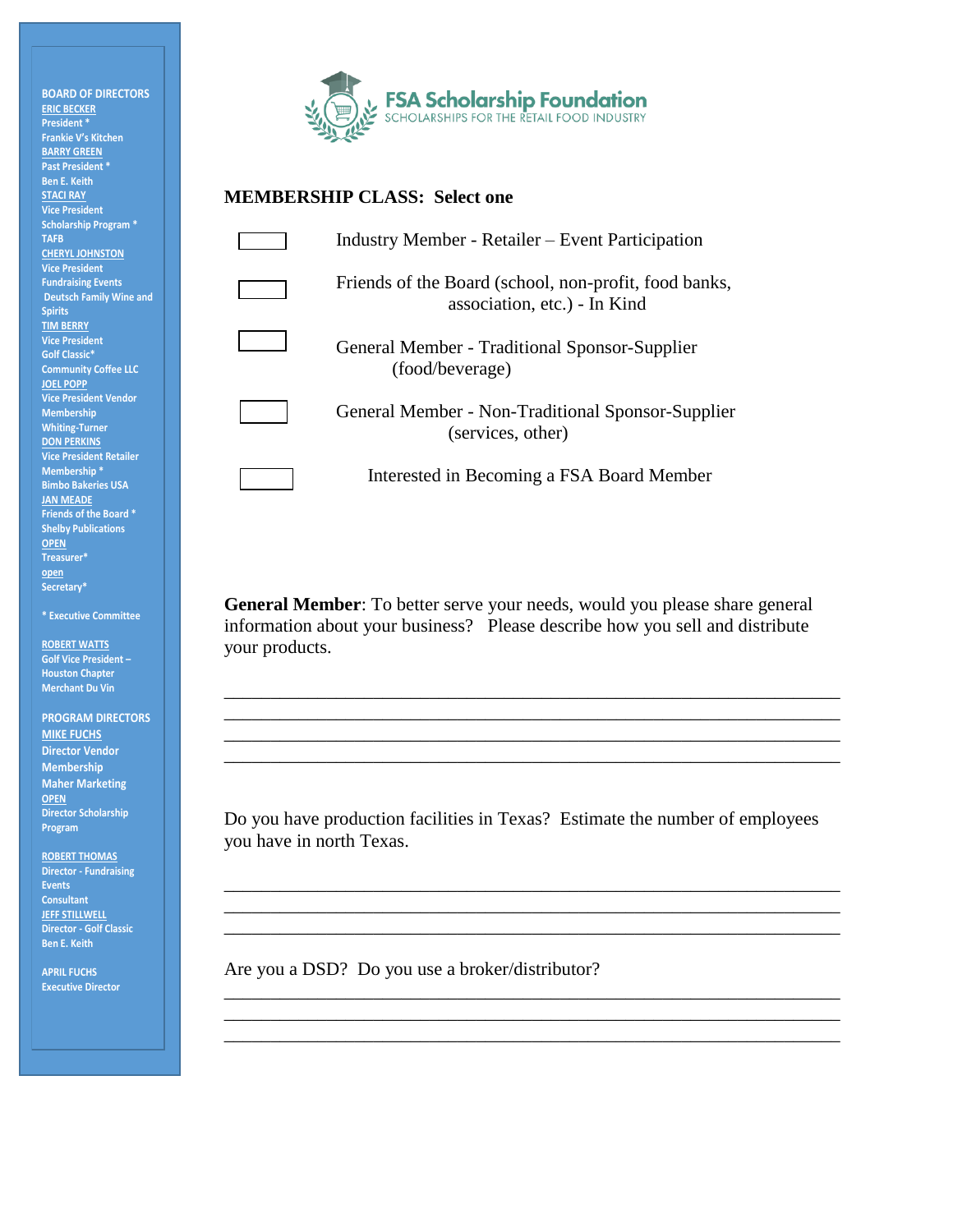

| Please indicate if you represent one or several product lines within a larger brand identification.<br>Which division or area do you represent? Are there other local divisions in your<br>organization that would benefit from a relationship with FSA?                                                                                                     |  |  |  |  |
|--------------------------------------------------------------------------------------------------------------------------------------------------------------------------------------------------------------------------------------------------------------------------------------------------------------------------------------------------------------|--|--|--|--|
| Please list your top five food retailer customers? i.e., Name chains, independents, box stores,<br>discounters, etc.                                                                                                                                                                                                                                         |  |  |  |  |
| FSA Scholarship Foundation - Membership Application<br>1 <sup>st</sup> Member Name:                                                                                                                                                                                                                                                                          |  |  |  |  |
|                                                                                                                                                                                                                                                                                                                                                              |  |  |  |  |
|                                                                                                                                                                                                                                                                                                                                                              |  |  |  |  |
| Email Property of the Communication of the Communication of the Communication of the Communication of the Communication of the Communication of the Communication of the Communication of the Communication of the Communicati<br>For more than one attending member, please list participants' names and email addresses on<br>reverse side of application. |  |  |  |  |
|                                                                                                                                                                                                                                                                                                                                                              |  |  |  |  |
| <b>BUSINESS MAILING ADDRESS:</b>                                                                                                                                                                                                                                                                                                                             |  |  |  |  |
|                                                                                                                                                                                                                                                                                                                                                              |  |  |  |  |
| <b>Business Phone:</b><br>$-Fax:$                                                                                                                                                                                                                                                                                                                            |  |  |  |  |
| Web Site:                                                                                                                                                                                                                                                                                                                                                    |  |  |  |  |